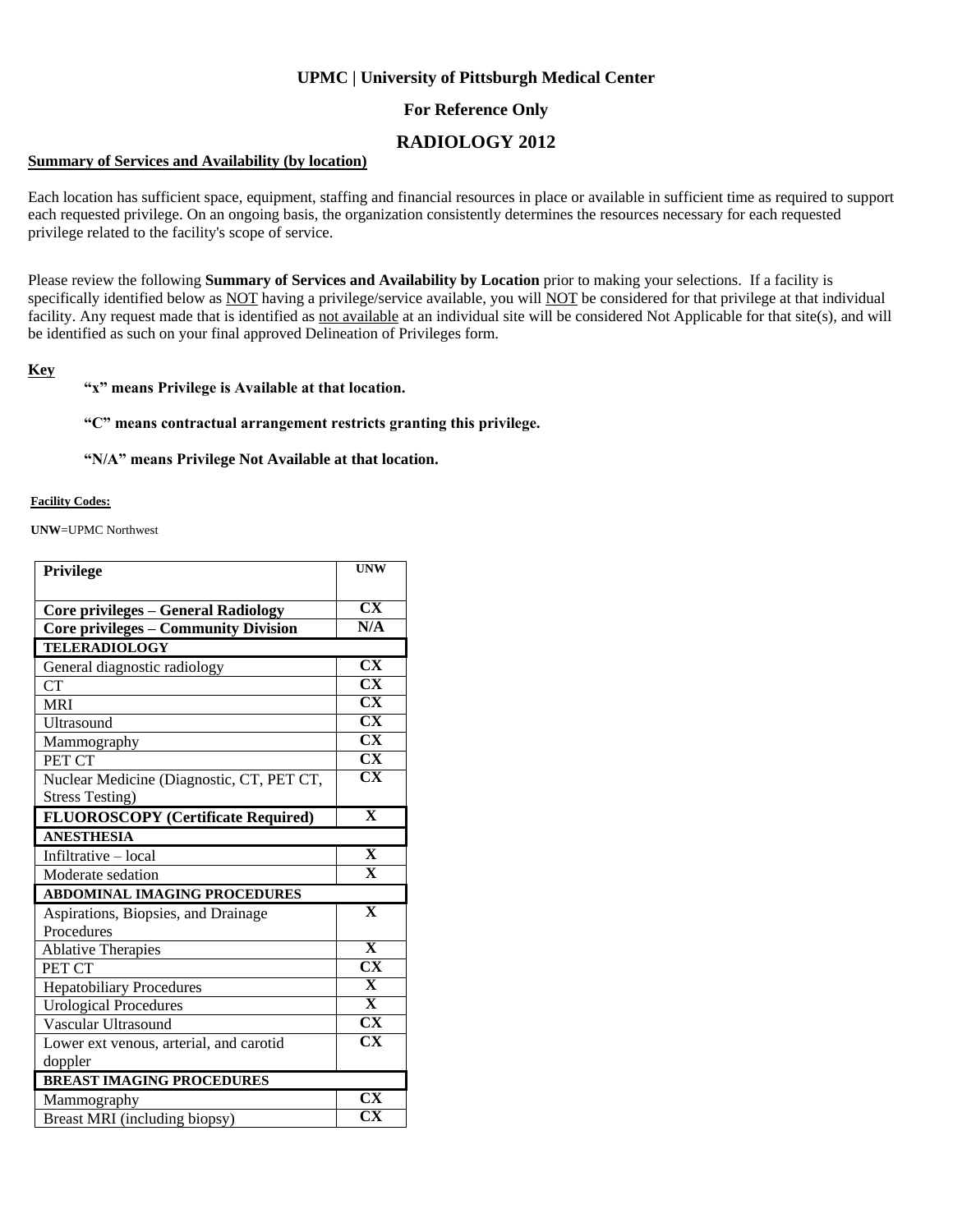### **UPMC | University of Pittsburgh Medical Center**

## **For Reference Only**

## **RADIOLOGY**

**Privilege UNW** Tomosynthesis (Certificate Required) **N/A** Needle/Wire localizations **X**<br>Ductography **N/A Ductography** Radioactive seed localization **X** Breast aspiration **X** Ultrasound guided breast drainage **X Biopsy** Stereotactic **X**<br>
Illtrasound **X** Ultrasound **X**<br>
MR guided **N/A** MR guided **WOMEN'S IMAGING PROCEDURES** Aspirations, Biopsies, and Drainage Procedures **X** Hepatobiliary Procedures **X** Urological Procedures **X** Hysterosalpingogram **X** Vascular Ultrasound Lower ext venous, arterial, and carotid doppler **CX** PET CT CX Bone Densitometry –DEXA (Certificate Required) **X INTERVENTIONAL RADIOLOGY PROCEDURES** Interventional Radiology Core – including Aspirations, Biopsies, and Drainage Procedures, Hepatobiliary Procedures, Urological Procedures, Diagnostic Angiography/Venography, Embolization Therapy, IVC Filter Placement, Intravascular Catheter Placement, Vascular Ultrasound, Lower ext venous, arterial, and carotid Doppler **X** Vertebral Augmentation **N/A**<br>
Sacrolliac Ioint Injections **X** Sacroiliac Joint Injections **X**<br>Ablative Therapies **X Ablative Therapies** Spine intervention other than myelogram Epidural **N/A**<br>
Facet **X** Facet **X** Discography **X**<br>Intradiscal therapy **X**<br> $N/A$ Intradiscal therapy Epidural Blood Patch **N/A**<br>
PET CT X **PET CT** Myelogram **X** Hysterosalpingogram **X MUSCULOSKELETAL PROCEDURES** Arthrography **X**<br>Myelogram **X** Myelogram **X**<br>
Sacrolliac Loint Injections **X** Sacroiliac Joint Injections **X** Aspirations, Biopsies, and Drainage

Page 2 of 3